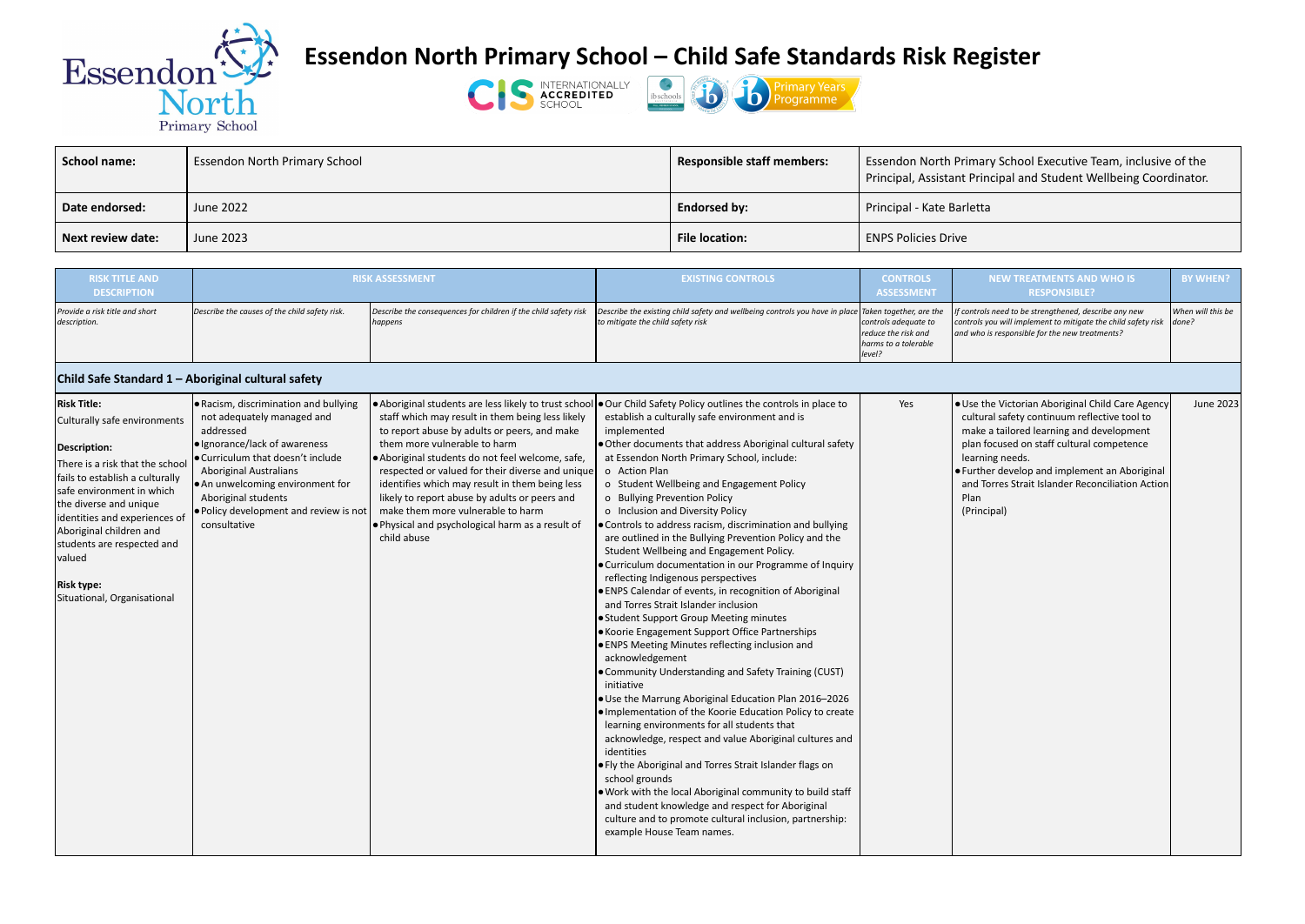| <b>RISK TITLE AND</b><br><b>DESCRIPTION</b>                                                                                                                                                                                                                             |                                                                                                                                                                                                                                                                                                                                                                                                                                                                                                                                                                                                          | <b>RISK ASSESSMENT</b>                                                                                                                                                                                                                                                                                                                                                                                                                                                                                                                                                                                                                                                                                                                                                                                                                                                                                                                                                                                                                                                                                                                                                                 | <b>EXISTING CONTROLS</b>                                                                                                                                                                                                                                                                                                                                                                                                                                                                                                                                                                                                                                                                                                                                                                                                                                                                                                                                                                                                                                                                                                                                                                                                                                                                                                                                                                                                                                                                                                                                                                                                                                                                                                                                                                                                                                                                                                                                                                                    | <b>CONTROLS</b><br><b>ASSESSMENT</b>                                                                     |                                                                                     |
|-------------------------------------------------------------------------------------------------------------------------------------------------------------------------------------------------------------------------------------------------------------------------|----------------------------------------------------------------------------------------------------------------------------------------------------------------------------------------------------------------------------------------------------------------------------------------------------------------------------------------------------------------------------------------------------------------------------------------------------------------------------------------------------------------------------------------------------------------------------------------------------------|----------------------------------------------------------------------------------------------------------------------------------------------------------------------------------------------------------------------------------------------------------------------------------------------------------------------------------------------------------------------------------------------------------------------------------------------------------------------------------------------------------------------------------------------------------------------------------------------------------------------------------------------------------------------------------------------------------------------------------------------------------------------------------------------------------------------------------------------------------------------------------------------------------------------------------------------------------------------------------------------------------------------------------------------------------------------------------------------------------------------------------------------------------------------------------------|-------------------------------------------------------------------------------------------------------------------------------------------------------------------------------------------------------------------------------------------------------------------------------------------------------------------------------------------------------------------------------------------------------------------------------------------------------------------------------------------------------------------------------------------------------------------------------------------------------------------------------------------------------------------------------------------------------------------------------------------------------------------------------------------------------------------------------------------------------------------------------------------------------------------------------------------------------------------------------------------------------------------------------------------------------------------------------------------------------------------------------------------------------------------------------------------------------------------------------------------------------------------------------------------------------------------------------------------------------------------------------------------------------------------------------------------------------------------------------------------------------------------------------------------------------------------------------------------------------------------------------------------------------------------------------------------------------------------------------------------------------------------------------------------------------------------------------------------------------------------------------------------------------------------------------------------------------------------------------------------------------------|----------------------------------------------------------------------------------------------------------|-------------------------------------------------------------------------------------|
| Provide a risk title and short<br>description.                                                                                                                                                                                                                          | Describe the causes of the child safety risk.                                                                                                                                                                                                                                                                                                                                                                                                                                                                                                                                                            | Describe the consequences for children if the child safety risk<br>happens                                                                                                                                                                                                                                                                                                                                                                                                                                                                                                                                                                                                                                                                                                                                                                                                                                                                                                                                                                                                                                                                                                             | Describe the existing child safety and wellbeing controls you have in place<br>to mitigate the child safety risk                                                                                                                                                                                                                                                                                                                                                                                                                                                                                                                                                                                                                                                                                                                                                                                                                                                                                                                                                                                                                                                                                                                                                                                                                                                                                                                                                                                                                                                                                                                                                                                                                                                                                                                                                                                                                                                                                            | Taken together, are the<br>controls adequate to<br>reduce the risk and<br>harms to a tolerable<br>level? | If controls<br>controls yo<br>and who is                                            |
|                                                                                                                                                                                                                                                                         | Child Safe Standard 2 - School leadership, governance and culture                                                                                                                                                                                                                                                                                                                                                                                                                                                                                                                                        |                                                                                                                                                                                                                                                                                                                                                                                                                                                                                                                                                                                                                                                                                                                                                                                                                                                                                                                                                                                                                                                                                                                                                                                        |                                                                                                                                                                                                                                                                                                                                                                                                                                                                                                                                                                                                                                                                                                                                                                                                                                                                                                                                                                                                                                                                                                                                                                                                                                                                                                                                                                                                                                                                                                                                                                                                                                                                                                                                                                                                                                                                                                                                                                                                             |                                                                                                          |                                                                                     |
| <b>Risk Title:</b><br>Leadership, governance and<br>culture<br><b>Description:</b><br>There is a risk that child<br>safety and wellbeing is not<br>embedded in the school's<br>leadership, governance and<br>culture<br><b>Risk type:</b><br>Organisational, Propensity | ● Child safety is not prioritised<br>· Decision-making power concentrated<br>in one individual<br>● Unclear accountabilities<br>Staff and volunteers are unaware of<br>the school's expectations relating to<br>their conduct and role in supporting<br>child safety and wellbeing<br>● Culture of secret keeping<br>. Poor management of conflicts of<br>interest<br><b>.</b> Lack of leadership on child safety<br>● Poor understanding of the<br>foreseeable risks relating to child<br>abuse<br>. Poor understanding of recordkeeping<br>and information management<br>. Poor child safety messaging | ● Increased risk of child abuse occurring,<br>remaining undetected and not being responded<br>to appropriately because the school does not<br>have a culture of child safety and reporting of<br>child safety incidents or concerns<br>· Increased risk of child abuse occurring,<br>remaining undetected and not being responded<br>to appropriately because staff and volunteer<br>roles and responsibilities are not clear<br>● Poor practices and understanding of<br>information sharing obligations may result in<br>staff or volunteers not sharing important<br>information to reduce the risk of child abuse or<br>conversely, sharing sensitive information<br>inappropriately contributing to further harm.<br>● Poor records and record-keeping practice can<br>contribute to delays or failures to identify and<br>respond to child safety risks and incidents and<br>can obstruct survivors seeking information<br>about their time at our school. It can also<br>compromise the school's ability to monitor for<br>systemic issues that require changes to policy,<br>procedure or practice.<br>$\bullet$ Physical and psychological harm as a result of<br>child abuse | Our Child Safety Policy outlines the controls in place to<br>ensure a child safe culture is embedded across the<br>school and is implemented<br>Our Child Safety Code of Conduct is adopted and actively<br>enforced by school leadership. Inconsistent staff,<br>contractor or volunteer conduct is swiftly addressed.<br>Our Child Safety Policy and Code of Conduct are publicly<br>available and promoted in the school community<br>$\bullet$ This risk register is reviewed annually and after any<br>significant child safety incident or concern<br>Our Volunteers Policy supports volunteers to understand<br>their obligations on information sharing and<br>recordkeeping<br><b>PROTECT posters and the Four Critical Actions are</b><br>displayed around the school<br>. Records management obligations are met through<br>adherence to the Records Management - School Records<br>Policy and all staff and relevant volunteers understand<br>their obligations on information sharing and record<br>keeping through induction, training and support from<br>leadership<br>. Our child safety policies are promoted at assemblies,<br>meetings, welcome packs, newsletters and other regular<br>communications<br>Our child safety champion has established a Wellbeing<br>Team with staff to support and promote child safety<br>$\bullet$ We engage in regular consultation with people external<br>to the school who have additional expertise, such as the<br>region or other external agencies<br>$\bullet$ Child safety and wellbeing is a compulsory agenda item<br>on all meeting minutes<br>$\bullet$ We ensure visitors are appropriately supervised on site<br>in line with the Visitors in Schools policy.<br>$\bullet$ We require that staff disclose any potential conflicts of<br>interest and manage relationships and situations to<br>reduce risks arising from conflict of interest. Conflict of<br>interest is discussed in our induction process and at staff<br>briefings | Yes                                                                                                      | · Display<br>promin<br>school<br>• Create<br>Safety<br>studen<br>publicl<br>(Princi |

| <b>ITROLS</b><br><b>SSMENT</b>                       | <b>NEW TREATMENTS AND WHO IS</b><br><b>RESPONSIBLE?</b>                                                                                                                                                                                                                                                           | <b>BY WHEN?</b>            |
|------------------------------------------------------|-------------------------------------------------------------------------------------------------------------------------------------------------------------------------------------------------------------------------------------------------------------------------------------------------------------------|----------------------------|
| ther, are the<br>lequate to<br>risk and<br>tolerable | If controls need to be strengthened, describe any new<br>controls you will implement to mitigate the child safety risk<br>and who is responsible for the new treatments?                                                                                                                                          | When will this be<br>done? |
|                                                      |                                                                                                                                                                                                                                                                                                                   |                            |
| Yes                                                  | . Display your commitment to child safety<br>prominently at reception and around the<br>school grounds<br>• Create child-friendly versions of the Child<br>Safety Policy and Code of Conduct with<br>student input and make these versions<br>publicly available<br>(Principal and Student Wellbeing Coordinator) | Dec 2022                   |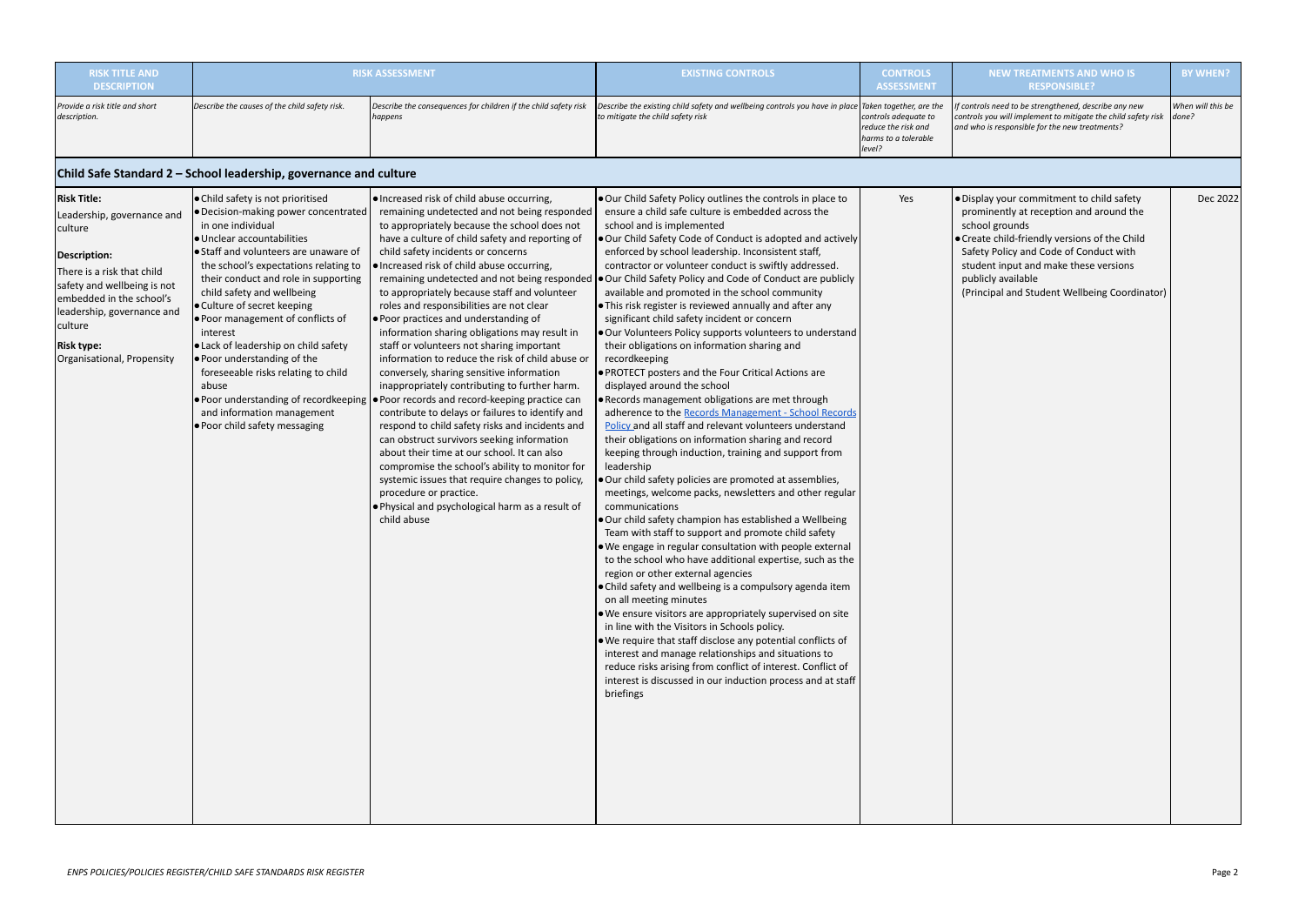| <b>RISK TITLE AND</b><br><b>DESCRIPTION</b>                                                                                                                                                                             |                                                                                                                                                                                                                                                                                                                                                                                                                                                                                                                                        | <b>RISK ASSESSMENT</b>                                                                                                                                                                                                                                                                                                                                                                                                                                                                                                                                                                                                                                                                                                                                                                                         | <b>EXISTING CONTROLS</b>                                                                                                                                                                                                                                                                                                                                                                                                                                                                                                                                                                                                                                                                                                                                                                                                                                                                                                                                                                                                                                                                                                                                                                                                                                                                                                                                                                                                                                                                                                                                                                                                                                                                                                                                                                                                                                                                                         | <b>CONTROLS</b><br><b>ASSESSMENT</b>                                          | <b>NEW TREATMENTS AND WHO IS</b><br><b>RESPONSIBLE?</b>                                                                                                                                                                                                                                                                                                                                                                                                                                                                                                                                                                                                                                                      | <b>BY WHEN?</b>            |
|-------------------------------------------------------------------------------------------------------------------------------------------------------------------------------------------------------------------------|----------------------------------------------------------------------------------------------------------------------------------------------------------------------------------------------------------------------------------------------------------------------------------------------------------------------------------------------------------------------------------------------------------------------------------------------------------------------------------------------------------------------------------------|----------------------------------------------------------------------------------------------------------------------------------------------------------------------------------------------------------------------------------------------------------------------------------------------------------------------------------------------------------------------------------------------------------------------------------------------------------------------------------------------------------------------------------------------------------------------------------------------------------------------------------------------------------------------------------------------------------------------------------------------------------------------------------------------------------------|------------------------------------------------------------------------------------------------------------------------------------------------------------------------------------------------------------------------------------------------------------------------------------------------------------------------------------------------------------------------------------------------------------------------------------------------------------------------------------------------------------------------------------------------------------------------------------------------------------------------------------------------------------------------------------------------------------------------------------------------------------------------------------------------------------------------------------------------------------------------------------------------------------------------------------------------------------------------------------------------------------------------------------------------------------------------------------------------------------------------------------------------------------------------------------------------------------------------------------------------------------------------------------------------------------------------------------------------------------------------------------------------------------------------------------------------------------------------------------------------------------------------------------------------------------------------------------------------------------------------------------------------------------------------------------------------------------------------------------------------------------------------------------------------------------------------------------------------------------------------------------------------------------------|-------------------------------------------------------------------------------|--------------------------------------------------------------------------------------------------------------------------------------------------------------------------------------------------------------------------------------------------------------------------------------------------------------------------------------------------------------------------------------------------------------------------------------------------------------------------------------------------------------------------------------------------------------------------------------------------------------------------------------------------------------------------------------------------------------|----------------------------|
| Provide a risk title and short<br>description.                                                                                                                                                                          | Describe the causes of the child safety risk.                                                                                                                                                                                                                                                                                                                                                                                                                                                                                          | Describe the consequences for children if the child safety risk<br>happens                                                                                                                                                                                                                                                                                                                                                                                                                                                                                                                                                                                                                                                                                                                                     | Describe the existing child safety and wellbeing controls you have in place Taken together, are the<br>to mitigate the child safety risk                                                                                                                                                                                                                                                                                                                                                                                                                                                                                                                                                                                                                                                                                                                                                                                                                                                                                                                                                                                                                                                                                                                                                                                                                                                                                                                                                                                                                                                                                                                                                                                                                                                                                                                                                                         | controls adequate to<br>reduce the risk and<br>harms to a tolerable<br>level? | f controls need to be strengthened, describe any new<br>controls you will implement to mitigate the child safety risk<br>and who is responsible for the new treatments?                                                                                                                                                                                                                                                                                                                                                                                                                                                                                                                                      | When will this be<br>done? |
|                                                                                                                                                                                                                         | Child Safe Standard 3 – Children are safe, informed and actively participate                                                                                                                                                                                                                                                                                                                                                                                                                                                           |                                                                                                                                                                                                                                                                                                                                                                                                                                                                                                                                                                                                                                                                                                                                                                                                                |                                                                                                                                                                                                                                                                                                                                                                                                                                                                                                                                                                                                                                                                                                                                                                                                                                                                                                                                                                                                                                                                                                                                                                                                                                                                                                                                                                                                                                                                                                                                                                                                                                                                                                                                                                                                                                                                                                                  |                                                                               |                                                                                                                                                                                                                                                                                                                                                                                                                                                                                                                                                                                                                                                                                                              |                            |
| <b>Risk Title: Student</b><br>empowerment<br><b>Description:</b> There is a risk<br>that students will not be<br>empowered about their<br>affecting them or be taken<br>seriously<br><b>Risk type:</b><br>Vulnerability | ● Students don't know how to make a<br>complaint or raise a concern or don't<br>feel confident that they will be<br>listened to<br>Students don't understand their<br>rights<br>rights, participate in decisions • Student input in decision making is<br>not supported or valued<br>● Student contributions or concerns<br>are not taken seriously<br>● Students are not offered sexual<br>abuse prevention education<br>● Students are coerced or silenced by<br>adults at the school<br><b>.</b> Lack of friendship or peer support | Abuse is more likely to happen if students do<br>not feel supported to participate in decisions<br>that affect them and do not feel like they will be<br>listened to.<br>• Failure to empower students with information<br>about their rights, child safety risks, and sexual<br>abuse prevention will increase the risk of abuse<br>going unidentified and unspoken<br>· If students do not feel confident or empowered<br>to raise a concern, they will be unwilling to<br>report abuse<br>• Lack of friendship or peer support may increase<br>vulnerability to abuse<br>risk that the student will not feel confident to<br>discuss concerns with their peers, making it<br>more likely that abuse will go unidentified and<br>unspoken<br>. Physical and psychological harm as a result of<br>child abuse | . Our Child Safety Policy outlines the controls in place to<br>support child and student empowerment and is<br>implemented<br>. Complaints Policy details how students can raise<br>complaints and concerns and is promoted widely to<br>parents and students<br>• Student Wellbeing and Engagement Policy outlines the<br>controls in place to ensure student wellbeing is<br>supported and prioritised<br>• Students are provided with age-appropriate sexual<br>abuse prevention programs and relevant related<br>information through Resilience, Rights and Respectful<br>Relationships teaching and learning materials<br>• Lack of friendship or peer support increases the $\bullet$ Students are educated about their rights through our<br>Programme of Inquiry and The Resilience Project<br>curriculum.<br>• Friendship and peer support are promoted through our<br>Buddy Program, engagement with Bluearth, The<br>Resilience Project, Lunch Clubs, Play Leaders and within<br>the Resilience, Rights and Respectful Relationships<br>teaching and learning materials<br>Provide information through the curriculum via relevant<br>subject areas to promote:<br>o Resilience, Rights and Respectful<br>Relationships<br>o School-wide Positive Behaviour Support<br>Framework<br><b>Safe Schools</b><br><b>Bully Stoppers</b><br>O Vic SRC's Introduction to Student Voice<br>o eSmart.<br>● Provide training to staff and volunteers to be attuned to<br>signs of harm and risk factors in students.<br><b>.</b> Teach students practical protective strategies, including:<br>o what to do when they feel unsafe<br>phrases they can use to raise an objection<br>$\circ$<br>o pathways for raising safety concerns, and<br>o online safety behaviours.<br>. Discuss commitment to student's voice at enrolment and<br>organise orientation activities focused on activating<br>student's voice. | Yes                                                                           | • Provide students with increased information<br>about complaints processes<br>• Give students a variety of ways to raise<br>concerns. For example:<br>provide an anonymous, year-level<br>$\circ$<br>student suggestion box<br>distribute regular online surveys<br>$\circ$<br>display information about the<br>$\circ$<br>adults who students can talk to if<br>they have a concern.<br>. Use the Bully Stoppers survey tool to assess<br>bullying in your school.<br>• Establish Student Action Teams to investigate<br>issues of inclusion and exclusion<br>. Document student participation in activities<br>that contribute to the life of the school<br>(Principal and Student Wellbeing Coordinator) | Jan 2023                   |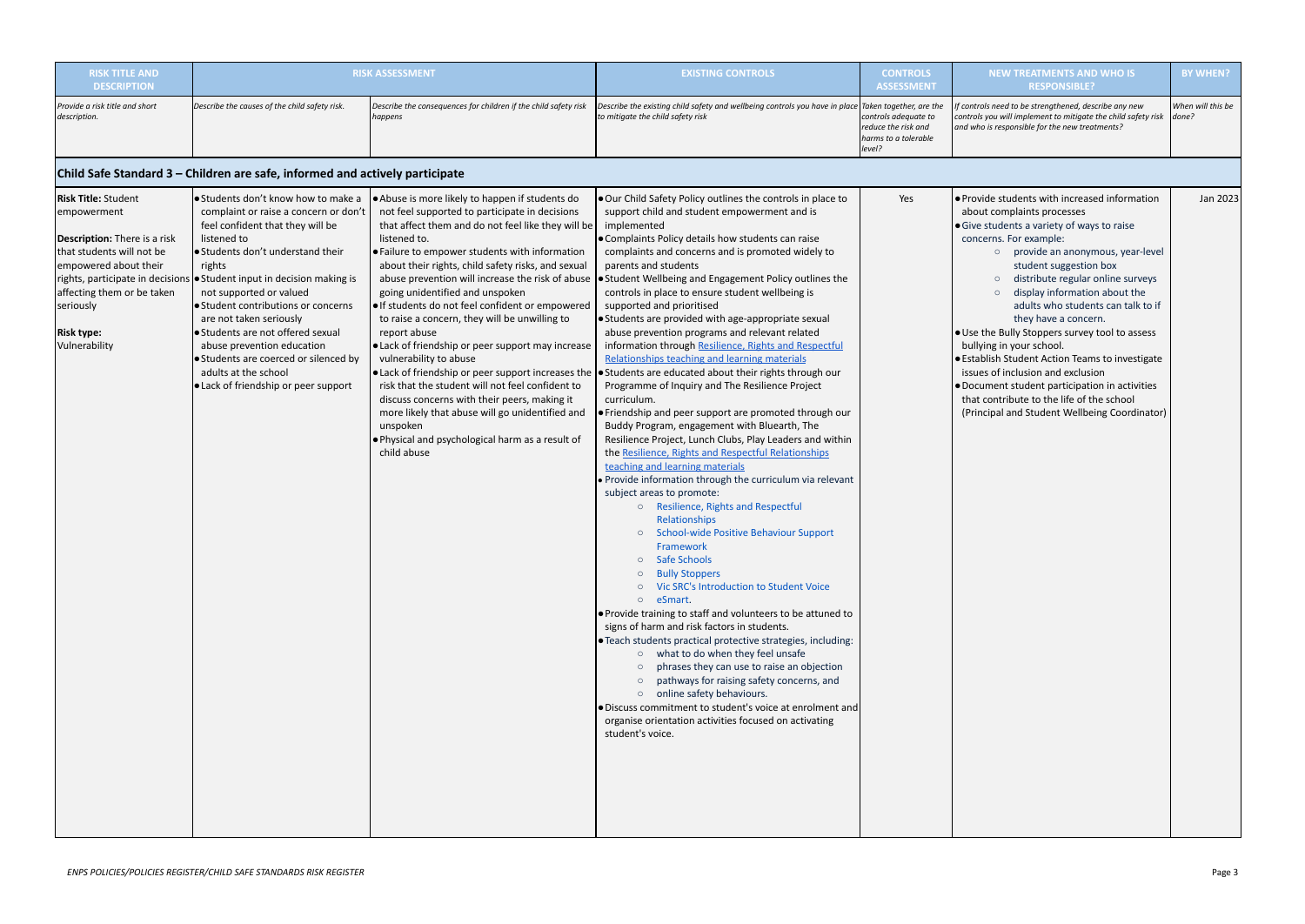| <b>RISK TITLE AND</b><br><b>DESCRIPTION</b>                                                                                                                                                                                                   |                                                                                                                                                                                                                                                                                                                                                                                      | <b>RISK ASSESSMENT</b>                                                                                                                                                                                                                                                                                                                                                                                                                                                                                                                                                                                                                                                                                                                                                                                                                                                                                          | <b>EXISTING CONTROLS</b>                                                                                                                                                                                                                                                                                                                                                                                                                                                                                                                                                                                                                                                                                                                                                                                                                                                                                                                                                                                                                                                                                                                                                                                                                                                                                                                                                                                                                                                                                                                                                                                                                                                                                                                                                                                            | <b>CONTROLS</b><br><b>ASSESSMENT</b>                                          | <b>NEW TREATMENTS AND WHO IS</b><br><b>RESPONSIBLE?</b>                                                                                                                                                                                                                                                                                                                                                                                                                                                                                                                                                                                                                                            | <b>BY WHEN?</b>            |
|-----------------------------------------------------------------------------------------------------------------------------------------------------------------------------------------------------------------------------------------------|--------------------------------------------------------------------------------------------------------------------------------------------------------------------------------------------------------------------------------------------------------------------------------------------------------------------------------------------------------------------------------------|-----------------------------------------------------------------------------------------------------------------------------------------------------------------------------------------------------------------------------------------------------------------------------------------------------------------------------------------------------------------------------------------------------------------------------------------------------------------------------------------------------------------------------------------------------------------------------------------------------------------------------------------------------------------------------------------------------------------------------------------------------------------------------------------------------------------------------------------------------------------------------------------------------------------|---------------------------------------------------------------------------------------------------------------------------------------------------------------------------------------------------------------------------------------------------------------------------------------------------------------------------------------------------------------------------------------------------------------------------------------------------------------------------------------------------------------------------------------------------------------------------------------------------------------------------------------------------------------------------------------------------------------------------------------------------------------------------------------------------------------------------------------------------------------------------------------------------------------------------------------------------------------------------------------------------------------------------------------------------------------------------------------------------------------------------------------------------------------------------------------------------------------------------------------------------------------------------------------------------------------------------------------------------------------------------------------------------------------------------------------------------------------------------------------------------------------------------------------------------------------------------------------------------------------------------------------------------------------------------------------------------------------------------------------------------------------------------------------------------------------------|-------------------------------------------------------------------------------|----------------------------------------------------------------------------------------------------------------------------------------------------------------------------------------------------------------------------------------------------------------------------------------------------------------------------------------------------------------------------------------------------------------------------------------------------------------------------------------------------------------------------------------------------------------------------------------------------------------------------------------------------------------------------------------------------|----------------------------|
| Provide a risk title and short<br>description.                                                                                                                                                                                                | Describe the causes of the child safety risk.                                                                                                                                                                                                                                                                                                                                        | Describe the consequences for children if the child safety risk<br>happens                                                                                                                                                                                                                                                                                                                                                                                                                                                                                                                                                                                                                                                                                                                                                                                                                                      | Describe the existing child safety and wellbeing controls you have in place $ $ Taken together, are the<br>to mitigate the child safety risk                                                                                                                                                                                                                                                                                                                                                                                                                                                                                                                                                                                                                                                                                                                                                                                                                                                                                                                                                                                                                                                                                                                                                                                                                                                                                                                                                                                                                                                                                                                                                                                                                                                                        | controls adequate to<br>reduce the risk and<br>harms to a tolerable<br>level? | f controls need to be strengthened, describe any new<br>controls you will implement to mitigate the child safety risk<br>and who is responsible for the new treatments?                                                                                                                                                                                                                                                                                                                                                                                                                                                                                                                            | When will this be<br>done? |
| Child Safe Standard 4 – Family engagement                                                                                                                                                                                                     |                                                                                                                                                                                                                                                                                                                                                                                      |                                                                                                                                                                                                                                                                                                                                                                                                                                                                                                                                                                                                                                                                                                                                                                                                                                                                                                                 |                                                                                                                                                                                                                                                                                                                                                                                                                                                                                                                                                                                                                                                                                                                                                                                                                                                                                                                                                                                                                                                                                                                                                                                                                                                                                                                                                                                                                                                                                                                                                                                                                                                                                                                                                                                                                     |                                                                               |                                                                                                                                                                                                                                                                                                                                                                                                                                                                                                                                                                                                                                                                                                    |                            |
| <b>Risk Title: Families and</b><br>community involvement<br>Description: There is a risk<br>that families and<br>communities are not<br>informed, and involved in<br>promoting child safety and<br>wellbeing<br> Risk type:<br>Organisational | ● Unwelcoming staff<br>. Lack of appreciation of the value of<br>community consultation and<br>engagement<br>l. The school does not offer<br>information to families and<br>communities or avenues to<br>contribute to policies and decisions<br>relating to child safety and wellbeing<br>. Lack of staff training, culture or<br>willingness to engage families and<br>communities | . Child safety and wellbeing practices without<br>input from families may result in practices that<br>do not cover all the diverse needs of students,<br>resulting in a risk that students do not feel safe<br>or able to actively participate in school life (see<br>Child Safe Standard 1 and 3)<br>. Families and communities not engaged in child<br>safety at the school are less likely to be able to<br>support the school to reduce risk by keeping an<br>eye out for unsafe behaviours and raising<br>concerns.<br>. Families cannot help students identify abuse<br>. Families do not support students who want to<br>make a complaint<br>. If families lack awareness about child safety<br>including risks of child abuse, children may be<br>more vulnerable to being groomed by<br>perpetrators seeking to obtain their trust.<br>. Physical and psychological harm as a result of<br>child abuse | . Our Child Safety Policy outlines the controls in place to<br>engage families and is implemented<br>. All child safety and wellbeing policies and procedures<br>are publicly available and promoted in the school<br>community<br>• Families and the school community are invited to have a<br>say in the development and review of child safety and<br>wellbeing policies, procedures and practices through our<br>school website, newsletters and involvement in working<br>parties, our Continuous School Improvement<br>Sub-committee or School Council<br>. We have a nominated enrolment officer to support<br>enrolments and induction processes<br>. ENPS conducts school open days and hosts community<br>events to welcome families and the broader community,<br>as documented on a Community Engagement Calendar<br>. We provide parents and carers with information about<br>children's rights via newsletters and parent education<br>sessions<br>. We engage with parents, carers and students and discuss<br>the needs of students through parent/teacher interviews<br>. We organise interpreters and translations to engage<br>families from English as an additional language<br>backgrounds in conversations about the school's child<br>safety strategies<br>. Remind the school community about the shared roles of<br>parents, carers and school staff in creating a positive<br>environment for learning by promoting the Respectful<br>Behaviours in the School Community Policy<br>. Our ENPS newsletter is inclusive and reflective of our<br>diverse community, this can be translated into a myriad<br>of languages<br>· Promote Resilience Rights and Respectful Relationships<br>education to families in our Unit of Inquiry Flyers,<br>newsletter publications and at assemblies. | Yes                                                                           | . Display the <b>PROTECT</b> poster in shared areas<br>that are accessible to parents and the<br>community<br>• Make sure child safety information is easy to<br>read - consider font size, font style, colours<br>used, formatting and visual presentation.<br>• Check that the students, school staff, and<br>members of the school community know who<br>to contact if they have a concern about child<br>safety. Keep this information up to date and<br>accessible, and review it regularly.<br>. Use images and other accessibility aids to help<br>child safety information be understood by<br>families that have low literacy or vision.<br>(Principal and Student Wellbeing Coordinator) | June 2022                  |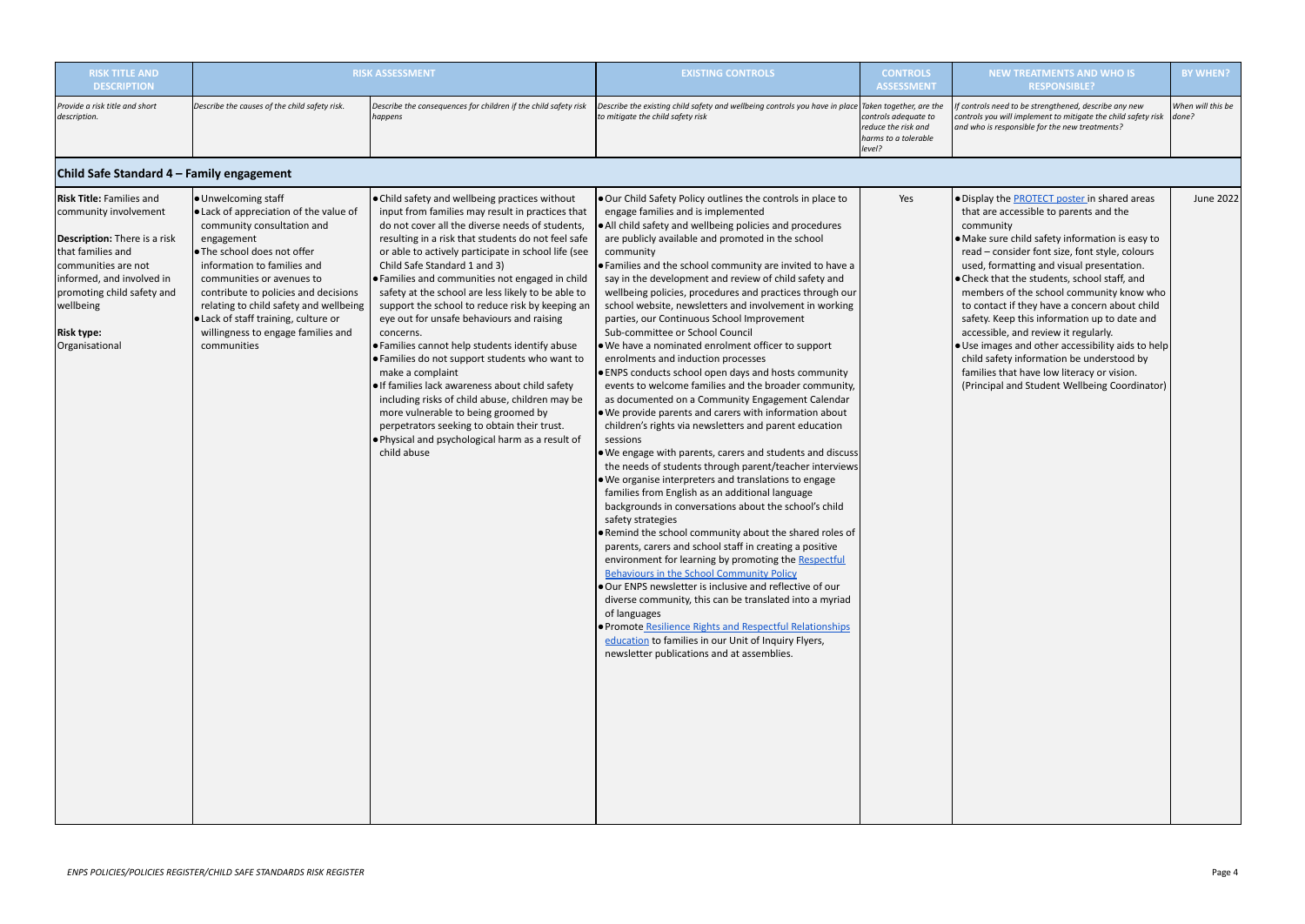| <b>RISK TITLE AND</b><br><b>DESCRIPTION</b>                                                                                                                                                                                    |                                                                                                                                                                                                                                                                                                                                                                                                                                                                                                                                                                                                                                                                  | <b>RISK ASSESSMENT</b>                                                                                                                                                                                                                                                                                                                                                                                                       | <b>EXISTING CONTROLS</b>                                                                                                                                                                                                                                                                                                                                                                                                                                                                                                                                                                                                                                                                                                                                                                                                                                                                                                                                                                                                                                                                                                                                                                                                                                                                                                                                                                                                                                                                                                                                                                                                                                                                                                                                                                                                                                                                                                                                                                                                                                                              | <b>CONTROLS</b><br><b>ASSESSMENT</b>                                          | <b>NEW TREATMENTS AND WHO IS</b><br><b>RESPONSIBLE?</b>                                                                                                                  | <b>BY WHEN?</b>            |
|--------------------------------------------------------------------------------------------------------------------------------------------------------------------------------------------------------------------------------|------------------------------------------------------------------------------------------------------------------------------------------------------------------------------------------------------------------------------------------------------------------------------------------------------------------------------------------------------------------------------------------------------------------------------------------------------------------------------------------------------------------------------------------------------------------------------------------------------------------------------------------------------------------|------------------------------------------------------------------------------------------------------------------------------------------------------------------------------------------------------------------------------------------------------------------------------------------------------------------------------------------------------------------------------------------------------------------------------|---------------------------------------------------------------------------------------------------------------------------------------------------------------------------------------------------------------------------------------------------------------------------------------------------------------------------------------------------------------------------------------------------------------------------------------------------------------------------------------------------------------------------------------------------------------------------------------------------------------------------------------------------------------------------------------------------------------------------------------------------------------------------------------------------------------------------------------------------------------------------------------------------------------------------------------------------------------------------------------------------------------------------------------------------------------------------------------------------------------------------------------------------------------------------------------------------------------------------------------------------------------------------------------------------------------------------------------------------------------------------------------------------------------------------------------------------------------------------------------------------------------------------------------------------------------------------------------------------------------------------------------------------------------------------------------------------------------------------------------------------------------------------------------------------------------------------------------------------------------------------------------------------------------------------------------------------------------------------------------------------------------------------------------------------------------------------------------|-------------------------------------------------------------------------------|--------------------------------------------------------------------------------------------------------------------------------------------------------------------------|----------------------------|
| Provide a risk title and short<br>description.                                                                                                                                                                                 | Describe the causes of the child safety risk.                                                                                                                                                                                                                                                                                                                                                                                                                                                                                                                                                                                                                    | Describe the consequences for children if the child safety risk<br>happens                                                                                                                                                                                                                                                                                                                                                   | Describe the existing child safety and wellbeing controls you have in place $\vert$ Taken together, are the<br>to mitigate the child safety risk                                                                                                                                                                                                                                                                                                                                                                                                                                                                                                                                                                                                                                                                                                                                                                                                                                                                                                                                                                                                                                                                                                                                                                                                                                                                                                                                                                                                                                                                                                                                                                                                                                                                                                                                                                                                                                                                                                                                      | controls adequate to<br>reduce the risk and<br>harms to a tolerable<br>level? | If controls need to be strengthened, describe any new<br>controls you will implement to mitigate the child safety risk<br>and who is responsible for the new treatments? | When will this be<br>done? |
| Child Safe Standard 5 – Equity and diverse needs                                                                                                                                                                               |                                                                                                                                                                                                                                                                                                                                                                                                                                                                                                                                                                                                                                                                  |                                                                                                                                                                                                                                                                                                                                                                                                                              |                                                                                                                                                                                                                                                                                                                                                                                                                                                                                                                                                                                                                                                                                                                                                                                                                                                                                                                                                                                                                                                                                                                                                                                                                                                                                                                                                                                                                                                                                                                                                                                                                                                                                                                                                                                                                                                                                                                                                                                                                                                                                       |                                                                               |                                                                                                                                                                          |                            |
| Risk Title: Diversity and<br>equity<br><b>Description:</b> There is a risk<br>that equity is not effectively<br>upheld, and diverse needs<br>are not respected in policy<br>and practice<br><b>Risk type:</b><br>Vulnerability | O Diverse cohorts have not been<br>identified for targeted support (such<br>as students with disability, students<br>who identify as lesbian, gay, bisexual,<br>transgender, intersex and queer<br>(LGBTIQ+), students in out of home<br>care, international students and<br>students who are culturally and<br>linguistically diverse)<br>· Diverse cohorts not supported<br>adequately<br>● Diverse cohorts feel unwelcome<br>● Lack of staff training on diversity and<br>supporting and responding to<br>vulnerable students<br>● Lack of respectful culture<br>· Incidents of discrimination or<br>humiliation are not effectively<br>addressed and managed | not adequately supported for their diverse and<br>specific needs are more at risk of abuse and<br>harm and will be less able or willing to report<br>concerns.<br>• Experiencing discrimination can increase a<br>child's vulnerability to abuse and harm and can<br>also mean they are less likely to ask for help or<br>speak up if they have a concern<br>. Physical and psychological harm as a result of<br>child abuse | • Diverse cohorts who do not feel safe or who are • Our Child Safety Policy outlines the controls in place to<br>support equity and diverse needs and is implemented<br>. Student Wellbeing and Engagement Policy outlines how<br>the school pays particular attention to the needs of<br>students with disability, students from culturally and<br>linguistically diverse backgrounds, students who are<br>unable to live at home, international students, and<br>lesbian, gay, bisexual, transgender, intersex and queer<br>(LGBTIQ+) students<br>. We work in partnership with Student Support Services,<br>seeking out expert advice as needed to support<br>inclusion, such as an occupational therapist, speech<br>pathologist and Koorie Engagement Support Officers<br>. Child safety information, support and complaints<br>processes are culturally safe, accessible and easy to<br>understand<br>. We communicate that discrimination and bullying are<br>not tolerated - if incidents of bullying or discrimination<br>occur, we address the incident in line with our school<br>policy<br>. We recognise dates that connect with our school<br>community, as documented on our Community<br>Engagement Calendar and celebrated in our newsletter<br>publications<br>. We provide staff and volunteers with training to identify<br>and address racism, bullying and discrimination<br>. We value and utilises resources and texts that reflect<br>diverse views and perspectives, including bi-lingual<br>materials<br>. We respond to family violence in a way that is<br>accessible, culturally responsive, safe, child-centred,<br>inclusive and non-discriminatory<br>• Additional policies that address diversity and equity<br>include our:<br>o Bullying Prevention Policy<br>o Inclusion and Diversity Policy<br>• At ENPS we Implement:<br>o Resilience, Rights and Respectful Relationships and<br><b>Building Respectful Relationships teaching and</b><br>learning materials<br>o Respectful Relationships whole school approach<br>o The Resilience Project | Yes                                                                           | . Provide child safety information in accessible,<br>child-friendly language and formats<br>(Principal and Student Wellbeing Coordinator)                                |                            |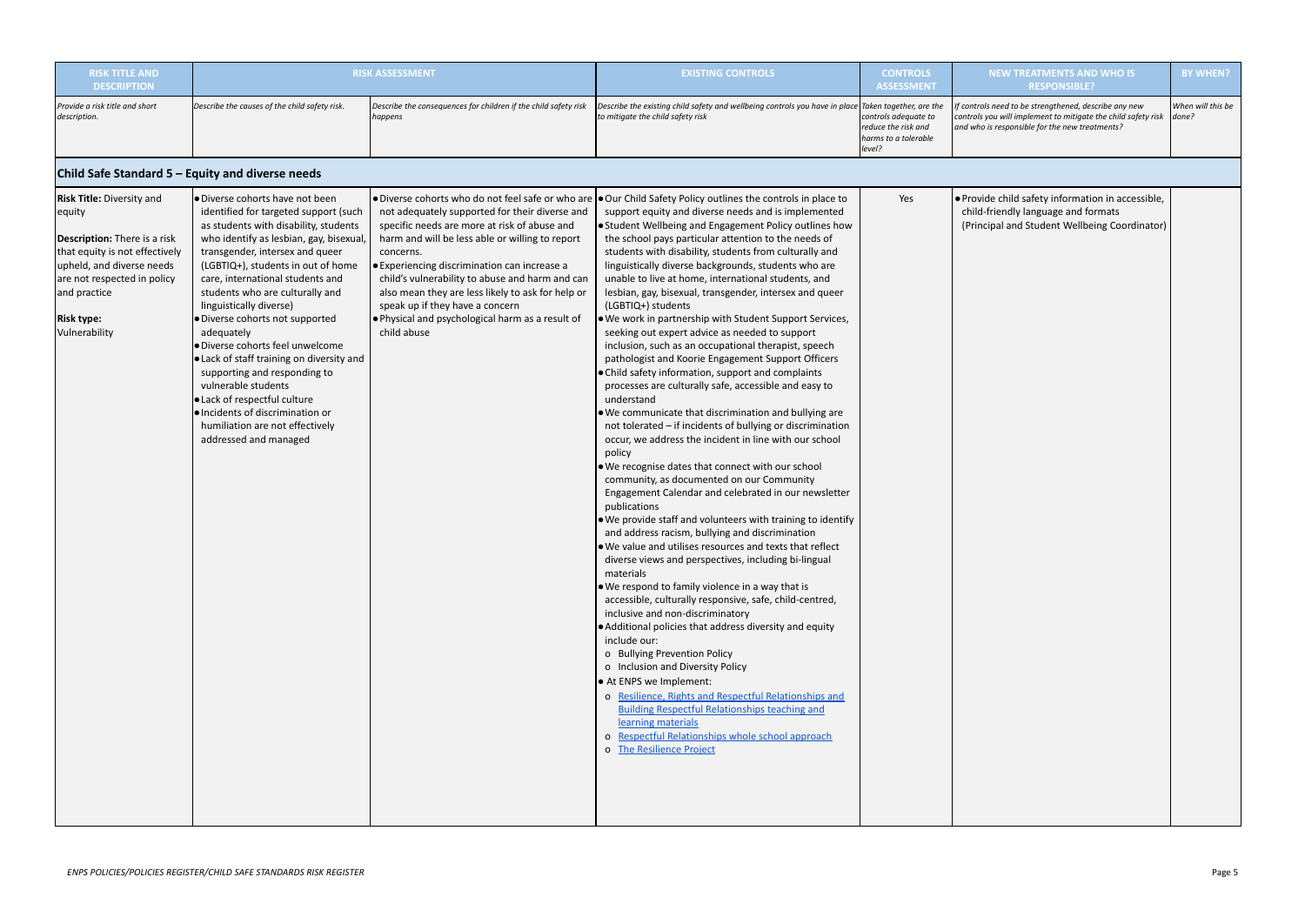| <b>RISK TITLE AND</b><br><b>DESCRIPTION</b>                                                                                                                                                                                                                                                                                                                |                                                                                                                                                                                                                                                                                                                                                                                                                                                                                                                                                                                                                                               | <b>RISK ASSESSMENT</b>                                                                                                                                                                                                                                                                                                                                                                                                                                                                                                                                                                                                                                                                                                                                                                                                                                                                                                                                                                                                                                                                                                                                                                                                                                                                   | <b>EXISTING CONTROLS</b>                                                                                                                                                                                                                                                                                                                                                                                                                                                                                                                                                                                                                                                                                                                                                                                                                 | <b>CONTROLS</b><br><b>ASSESSMENT</b>                                          | <b>NEW TREATMENTS AND WHO IS</b><br><b>RESPONSIBLE?</b>                                                                                                                 | <b>BY WHEN?</b>            |
|------------------------------------------------------------------------------------------------------------------------------------------------------------------------------------------------------------------------------------------------------------------------------------------------------------------------------------------------------------|-----------------------------------------------------------------------------------------------------------------------------------------------------------------------------------------------------------------------------------------------------------------------------------------------------------------------------------------------------------------------------------------------------------------------------------------------------------------------------------------------------------------------------------------------------------------------------------------------------------------------------------------------|------------------------------------------------------------------------------------------------------------------------------------------------------------------------------------------------------------------------------------------------------------------------------------------------------------------------------------------------------------------------------------------------------------------------------------------------------------------------------------------------------------------------------------------------------------------------------------------------------------------------------------------------------------------------------------------------------------------------------------------------------------------------------------------------------------------------------------------------------------------------------------------------------------------------------------------------------------------------------------------------------------------------------------------------------------------------------------------------------------------------------------------------------------------------------------------------------------------------------------------------------------------------------------------|------------------------------------------------------------------------------------------------------------------------------------------------------------------------------------------------------------------------------------------------------------------------------------------------------------------------------------------------------------------------------------------------------------------------------------------------------------------------------------------------------------------------------------------------------------------------------------------------------------------------------------------------------------------------------------------------------------------------------------------------------------------------------------------------------------------------------------------|-------------------------------------------------------------------------------|-------------------------------------------------------------------------------------------------------------------------------------------------------------------------|----------------------------|
| Provide a risk title and short<br>description.                                                                                                                                                                                                                                                                                                             | Describe the causes of the child safety risk.                                                                                                                                                                                                                                                                                                                                                                                                                                                                                                                                                                                                 | Describe the consequences for children if the child safety risk<br>happens                                                                                                                                                                                                                                                                                                                                                                                                                                                                                                                                                                                                                                                                                                                                                                                                                                                                                                                                                                                                                                                                                                                                                                                                               | Describe the existing child safety and wellbeing controls you have in place Taken together, are the<br>to mitigate the child safety risk                                                                                                                                                                                                                                                                                                                                                                                                                                                                                                                                                                                                                                                                                                 | controls adequate to<br>reduce the risk and<br>harms to a tolerable<br>level? | f controls need to be strengthened, describe any new<br>controls you will implement to mitigate the child safety risk<br>and who is responsible for the new treatments? | When will this be<br>done? |
|                                                                                                                                                                                                                                                                                                                                                            | Child Safe Standard 6 – Suitable staff and volunteers                                                                                                                                                                                                                                                                                                                                                                                                                                                                                                                                                                                         |                                                                                                                                                                                                                                                                                                                                                                                                                                                                                                                                                                                                                                                                                                                                                                                                                                                                                                                                                                                                                                                                                                                                                                                                                                                                                          |                                                                                                                                                                                                                                                                                                                                                                                                                                                                                                                                                                                                                                                                                                                                                                                                                                          |                                                                               |                                                                                                                                                                         |                            |
| <b>Risk Title:</b> Suitable staff<br>(including contractors<br>engaged by the school in<br>child-related work)<br><b>Description:</b> There is a risk<br>that staff are not suitable to<br>work with children or<br>effectively supported to<br>uphold child safety and<br>wellbeing values in practice<br><b>Risk type:</b><br>Organisational, Propensity | ● Poor recruitment and<br>pre-employment screening processes<br>● Provision of false information during<br>recruitment<br>. Poor management of conflicts of<br>interest<br>l.Insufficient induction on<br>commencement of working at school<br>● Inappropriate behaviour by other<br>adults is not called out due to lack of<br>empowerment or awareness of<br>behaviours of concern<br>· Insufficient promotion of the school's<br>commitment to child safety<br>● Lack of child safety culture<br>· Insufficient supervision<br>· Performance management does not<br>focus on or address concerns relating<br>to child safety and wellbeing | ● Insufficient promotion of the school's<br>commitment to child safety during recruitment<br>processes may fail to deter potential predators<br>from seeking employment<br>. History and behaviours of concern relating to<br>suitability to work with children are not<br>identified resulting in increased risk of child<br>abuse<br>• Conflicts of interests in recruiting staff may<br>increase the risk of other staff not reporting<br>concerns relating to staff conduct, and where<br>concerns are reported or identified, increased<br>risk of them not being responded to in an<br>objective manner with the focus on child safety<br>and wellbeing.<br>. Insufficient induction results in the increased<br>risk that staff fail to identify child safety risks<br>and signs of harm and are unable to respond<br>appropriately when they do identify risks of<br>harm or when a complaint or concerns is<br>disclosed to them.<br>· Insufficient supervision and performance<br>management results in increased risk of child<br>abuse and harm to students<br>Staff do not understand their role and<br>responsibilities in promoting and supporting<br>child safety resulting in increased risk of harm<br>. Physical and psychological harm as a result of<br>child abuse | . Our Child Safety Policy outlines the controls in place:<br>o for child safe recruitment and screening practices for<br>staff.<br>o to ensure staff are provided with an appropriate<br>induction in the school's child safety policies and<br>practices.<br>o to ensure ongoing supervision and management of<br>staff is focused on child safety and wellbeing<br>• All actions and strategies outlined in our Child Safety<br>Policy are implemented<br>. We conduct robust recruitment, advertising, screening<br>and interview processes in alignment with Department<br>of Education and Training (DET) procedures.<br>At all levels of the organisation, child safety and<br>wellbeing is included as a regular agenda item for staff<br>meetings                                                                                | Yes                                                                           | • Make sure all staff, particularly those with<br>mandatory reporting responsibilities, are<br>aware of the up-to-date processes for making<br>a report<br>(Principal)  | Ongoing                    |
| Description: There is a risk<br>that volunteers are not<br>suitable to work with children<br>or effectively supported to<br>uphold child safety and<br>wellbeing values in practice<br><b>Risk type:</b><br>Organisational, Propensity                                                                                                                     | Risk Title: Suitable Volunteers   Screening processes lack sufficient<br>strength to reveal histories and<br>behaviours of concern<br>● Systems, processes, policies and<br>culture do not demonstrate sufficient<br>strength and transparency to deter<br>potential perpetrators from<br>attempting predatory behaviours<br>● Conflict of interest<br>● Lack of child safety culture<br>. Insufficient induction and training<br>· Insufficient supervision                                                                                                                                                                                  | . Insufficient promotion of the school's<br>commitment to child safety may fail to deter<br>potential predators from volunteering at the<br>school<br>History and behaviours of concern relating to<br>suitability to work with children are not identified<br>resulting in increased risk of child abuse<br>· Insufficient induction results in the increased risk<br>that volunteers do not understand their role and<br>responsibilities in promoting and supporting child<br>safety resulting in increased risk of harm.<br>· Insufficient supervision results in increased risk of<br>child abuse and harm to students<br>· Inadequate steps to address concerning behaviour<br>may result in increased risk of harm (for example<br>removing volunteer from duties or otherwise<br>ensuring the volunteer does not demonstrate<br>further behaviours of concern)<br>. Physical and psychological harm as a result of child<br>abuse                                                                                                                                                                                                                                                                                                                                                | . Volunteer Policy outlines the controls in place to ensure<br>volunteers are suitable to work with children including<br>screening, induction, and ongoing management and<br>supervision<br>. The Principal may determine that additional suitability<br>checks may also be required depending on the volunteer<br>role, such as reference, proof of identity, qualification<br>and work history involving children checks<br>. Volunteers that are working with children or that may<br>have access to students in unsupervised or high-risk<br>settings will always be supervised by a member of school<br>staff<br>. Volunteer behaviour that is inconsistent with the<br>school's child safety and wellbeing policies and practices<br>will be addressed by school staff swiftly and with a focus<br>on child safety and wellbeing. | Yes                                                                           |                                                                                                                                                                         |                            |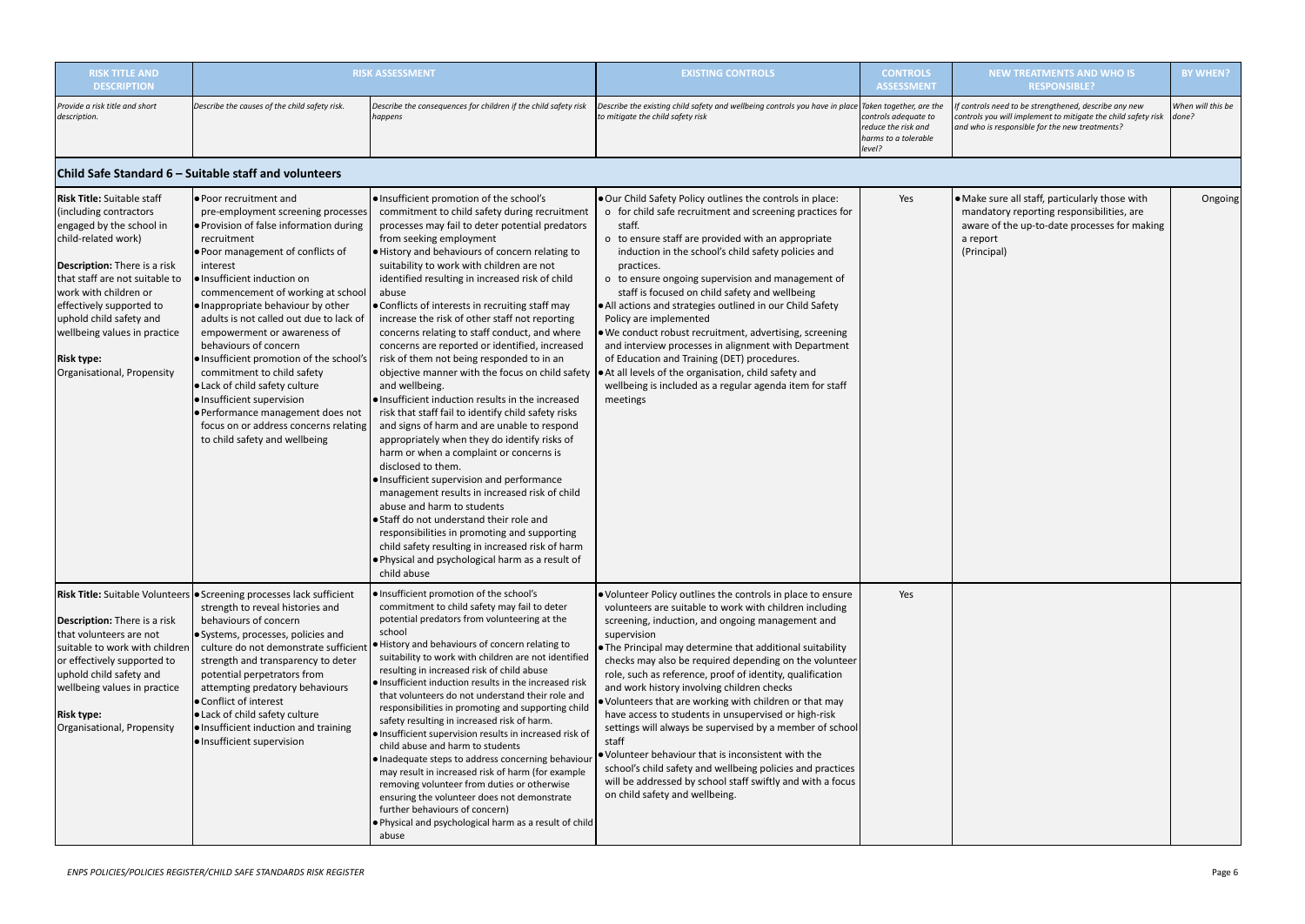| <b>RISK TITLE AND</b><br><b>DESCRIPTION</b>                                                                                                                                                                                                                                                                            |                                                                                                                                                                                                                                                                                                                                                                                                                                                                                                                                                                                               | <b>RISK ASSESSMENT</b>                                                                                                                                                                                                                                                                                                                                                                                                                                                                                                                                                                                                                                                                                                                           | <b>EXISTING CONTROLS</b>                                                                                                                                                                                                                                                                                                                                                                                                                                                                                                                                                                                                                                                                                                                                                                                                                                                                                                                                                                                                                                                                                                                                                                                                                                                                                                                                                                                                                   | <b>CONTROLS</b><br><b>ASSESSMENT</b>                                          | <b>NEW TREATMENTS AND WHO IS</b><br><b>RESPONSIBLE?</b>                                                                                                                                                                                                                                                                                                                                       | <b>BY WHEN?</b>            |
|------------------------------------------------------------------------------------------------------------------------------------------------------------------------------------------------------------------------------------------------------------------------------------------------------------------------|-----------------------------------------------------------------------------------------------------------------------------------------------------------------------------------------------------------------------------------------------------------------------------------------------------------------------------------------------------------------------------------------------------------------------------------------------------------------------------------------------------------------------------------------------------------------------------------------------|--------------------------------------------------------------------------------------------------------------------------------------------------------------------------------------------------------------------------------------------------------------------------------------------------------------------------------------------------------------------------------------------------------------------------------------------------------------------------------------------------------------------------------------------------------------------------------------------------------------------------------------------------------------------------------------------------------------------------------------------------|--------------------------------------------------------------------------------------------------------------------------------------------------------------------------------------------------------------------------------------------------------------------------------------------------------------------------------------------------------------------------------------------------------------------------------------------------------------------------------------------------------------------------------------------------------------------------------------------------------------------------------------------------------------------------------------------------------------------------------------------------------------------------------------------------------------------------------------------------------------------------------------------------------------------------------------------------------------------------------------------------------------------------------------------------------------------------------------------------------------------------------------------------------------------------------------------------------------------------------------------------------------------------------------------------------------------------------------------------------------------------------------------------------------------------------------------|-------------------------------------------------------------------------------|-----------------------------------------------------------------------------------------------------------------------------------------------------------------------------------------------------------------------------------------------------------------------------------------------------------------------------------------------------------------------------------------------|----------------------------|
| Provide a risk title and short<br>description.                                                                                                                                                                                                                                                                         | Describe the causes of the child safety risk.                                                                                                                                                                                                                                                                                                                                                                                                                                                                                                                                                 | Describe the consequences for children if the child safety risk<br>happens                                                                                                                                                                                                                                                                                                                                                                                                                                                                                                                                                                                                                                                                       | Describe the existing child safety and wellbeing controls you have in place Taken together, are the<br>to mitigate the child safety risk                                                                                                                                                                                                                                                                                                                                                                                                                                                                                                                                                                                                                                                                                                                                                                                                                                                                                                                                                                                                                                                                                                                                                                                                                                                                                                   | controls adequate to<br>reduce the risk and<br>harms to a tolerable<br>level? | f controls need to be strengthened, describe any new<br>controls you will implement to mitigate the child safety risk<br>and who is responsible for the new treatments?                                                                                                                                                                                                                       | When will this be<br>done? |
| Child Safe Standard 7 - complaints processes                                                                                                                                                                                                                                                                           |                                                                                                                                                                                                                                                                                                                                                                                                                                                                                                                                                                                               |                                                                                                                                                                                                                                                                                                                                                                                                                                                                                                                                                                                                                                                                                                                                                  |                                                                                                                                                                                                                                                                                                                                                                                                                                                                                                                                                                                                                                                                                                                                                                                                                                                                                                                                                                                                                                                                                                                                                                                                                                                                                                                                                                                                                                            |                                                                               |                                                                                                                                                                                                                                                                                                                                                                                               |                            |
| <b>Risk Title: Complaints</b><br>processes<br><b>Description:</b> There is a risk<br>that processes for complaints<br>and concerns are not child<br>focused<br><b>Risk type:</b><br>Organisational, Vulnerability                                                                                                      | Students and parents/carers are<br>uncertain about how to raise a<br>complaint or concern because<br>information is not accessible or easily<br>understood<br>● Processes do not support students,<br>parents and carers to make<br>complaints or raise concerns<br>Complaints processes or responsible<br>staff do not make students feel safe<br>or supported to report<br>● Student input in decision making is<br>not valued<br>Student, parent and carer<br>concerns/complaints are not taken<br>seriously<br>● Inadequate response to complaints<br>or concerns relating to child abuse | $\bullet$ Failure to ensure there is accessible, culturally<br>safe and easily understood information on how<br>to raise a complaint or concern increases the<br>risk of students, parents and carers not<br>reporting behaviours of concern or abuse<br>• Students may be unwilling to report behaviours<br>of concern or abuse if they feel they will not be<br>taken seriously or if they do not feel safe to<br>report<br>. Failure to have a clear process for responding to<br>complaints and concerns about child abuse may<br>result in inappropriate or insufficient action<br>being taken resulting in continued or further<br>harm to the child and other children<br>. Physical and psychological harm as a result of<br>child abuse | . Our Complaints Policy outlines the controls in place to<br>ensure students are provided with accessible, culturally<br>safe and easily understood information on raising a<br>complaint or concern<br>. Child Safety Responding and Reporting Obligations Policy<br>and Procedures outlines the procedures for responding<br>to complaints or concerns relating to child abuse<br>. The Complaints Policy and Child Safety Responding and<br>Reporting Obligations Policy and Procedures are publicly<br>available on the school website<br><b>.</b> The Complaints Policy and Child Safety Responding and<br>Reporting Obligations Policy and Procedures are<br>implemented by all relevant staff<br>. Our Child Safety Policy sets out all recordkeeping,<br>privacy and information sharing obligations that must be<br>met when responding to complaints and concerns<br>• All complaints and concerns are managed in accordance<br>with employment law obligations and our school seeks<br>advice from Employee Conduct Branch and Legal<br>Division when dealing with complaints and concerns<br>relating to child abuse by a member/former member of<br>staff or school council employee or contractor<br>. We support students to develop the skills to make<br>complaints and raise concerns by using suitable teaching<br>and learning materials, including Resilience Rights and<br><b>Respectful Relationships materials</b> | Yes                                                                           | • Ensure staff and volunteers understand the<br>complaints policy, the Four Critical Actions,<br>failure to report and failure to protect<br>offences, grooming, child abuse and family<br>violence, mandatory reporting and their roles<br>in the process<br>· Display the <b>PROTECT</b> Four Critical Actions<br>poster in the staff room<br>(Principal and Student Wellbeing Coordinator) |                            |
|                                                                                                                                                                                                                                                                                                                        | Child Safe Standard 8 – Child safety knowledge, skills and awareness                                                                                                                                                                                                                                                                                                                                                                                                                                                                                                                          |                                                                                                                                                                                                                                                                                                                                                                                                                                                                                                                                                                                                                                                                                                                                                  |                                                                                                                                                                                                                                                                                                                                                                                                                                                                                                                                                                                                                                                                                                                                                                                                                                                                                                                                                                                                                                                                                                                                                                                                                                                                                                                                                                                                                                            |                                                                               |                                                                                                                                                                                                                                                                                                                                                                                               |                            |
| <b>Risk Title: Knowledge, skills</b><br>and awareness<br><b>Description:</b> There is a risk<br>that staff and volunteers are<br>not equipped with the<br>knowledge, skills and<br>awareness to keep children<br>and students safe through<br>ongoing education and<br>training<br><b>Risk type:</b><br>Organisational | ● Child safety and wellbeing training<br>not provided to staff and school<br>council annually<br>● Child safety and wellbeing training is<br>not refreshed or updated where<br>policy, practice or law has changed<br>● Volunteers are not required to<br>undertake child safety training that is<br>appropriate to the nature of their<br>role<br><b>Training does not cover all necessary</b><br>topics<br><b>Training is poorly facilitated</b><br>Also refer to Child Safe Standard 6 risks<br><b>J</b> above                                                                             | $\bullet$ Inability to identify child safety risks including<br>inappropriate behaviour and signs of harm<br>resulting in increased risk of failing to protect<br>children from child abuse, and underreporting<br>of child safety incidents to relevant staff and<br>authorities<br> ● Insufficient understanding about the school's<br>child safety and wellbeing policies, practices,<br>and obligations results in increased risk that<br>they will not be appropriately implemented by<br>staff and volunteers and an increased risk to<br>students of child abuse occurring and of<br>continuing to occur undetected.<br>. Physical and psychological harm as a result of<br>child abuse                                                   | . Our Child Safety Policy outlines the controls in place to<br>ensure school council and school staff receive<br>appropriate annual guidance and training on child safety<br>and is implemented<br>. Our Volunteers policy provides information on training<br>for volunteers.<br>· Volunteers that are engaged in excursions, incursions or<br>classroom learning experiences are provided with child<br>safety training that is appropriate to the activity and the<br>volunteer's role.<br>• Support staff and volunteers to implement the Child<br>Safety and Wellbeing Policy and the Child Safety Code of<br>Conduct where these policies apply to their role and<br>responsibilities<br>. We deliver regular child safety briefings for all staff<br>through staff meetings, newsletters and year level<br>briefings<br>. We require all staff to refresh their Protecting Children -<br><b>Reporting and Other Legal Obligations (Mandatory</b><br>Reporting) training at least once a year.                                                                                                                                                                                                                                                                                                                                                                                                                                       | Yes                                                                           | · Identify staff to attend information sharing<br>and family violence reforms training, available<br>as online webinars or eLearning modules<br>• Provide staff with access to E-learning<br>modules, for example the National Principles<br>for Child Safe Organisations modules.<br>(Principal)                                                                                             |                            |

| <b>Risk Title:</b> Knowledge, skills                       | • Child safety and wellbeing training                     | . Inability to identify child safety risks including | . Our Child Safety Policy outlines the controls in place to                      | Yes | $\bullet$ Ident |
|------------------------------------------------------------|-----------------------------------------------------------|------------------------------------------------------|----------------------------------------------------------------------------------|-----|-----------------|
| and awareness                                              | not provided to staff and school                          | inappropriate behaviour and signs of harm            | ensure school council and school staff receive                                   |     | and f           |
| council annually                                           |                                                           | resulting in increased risk of failing to protect    | appropriate annual guidance and training on child safety                         |     | as on           |
| <b>Description:</b> There is a risk                        | • Child safety and wellbeing training is                  | children from child abuse, and underreporting        | and is implemented                                                               |     | $\bullet$ Provi |
| that staff and volunteers are                              | not refreshed or updated where                            | of child safety incidents to relevant staff and      | . Our Volunteers policy provides information on training                         |     | mod             |
| not equipped with the                                      | policy, practice or law has changed<br>authorities        |                                                      | for volunteers.                                                                  |     | for $C$         |
| knowledge, skills and<br>● Volunteers are not required to  |                                                           | • Insufficient understanding about the school's      | • Volunteers that are engaged in excursions, incursions or                       |     | (Prin           |
| awareness to keep children                                 | undertake child safety training that is                   | child safety and wellbeing policies, practices,      | classroom learning experiences are provided with child                           |     |                 |
| and students safe through                                  | appropriate to the nature of their                        | and obligations results in increased risk that       | safety training that is appropriate to the activity and the                      |     |                 |
| ongoing education and<br>role                              |                                                           | they will not be appropriately implemented by        | volunteer's role.                                                                |     |                 |
| training                                                   | • Training does not cover all necessary                   | staff and volunteers and an increased risk to        | • Support staff and volunteers to implement the Child                            |     |                 |
| topics                                                     | students of child abuse occurring and of                  |                                                      | Safety and Wellbeing Policy and the Child Safety Code of                         |     |                 |
| <b>Training is poorly facilitated</b><br><b>Risk type:</b> | continuing to occur undetected.                           |                                                      | Conduct where these policies apply to their role and                             |     |                 |
| Organisational                                             |                                                           | . Physical and psychological harm as a result of     | responsibilities                                                                 |     |                 |
|                                                            | LAIso refer to Child Safe Standard 6 risks<br>child abuse |                                                      | . We deliver regular child safety briefings for all staff                        |     |                 |
| labove                                                     |                                                           |                                                      | through staff meetings, newsletters and year level                               |     |                 |
|                                                            |                                                           |                                                      | briefings                                                                        |     |                 |
|                                                            |                                                           |                                                      | $\bullet$ We require all staff to refresh their <i>Protecting Children</i> $\pm$ |     |                 |
|                                                            |                                                           |                                                      | <b>Reporting and Other Legal Obligations (Mandatory</b>                          |     |                 |
|                                                            |                                                           |                                                      | Reporting) training at least once a year.                                        |     |                 |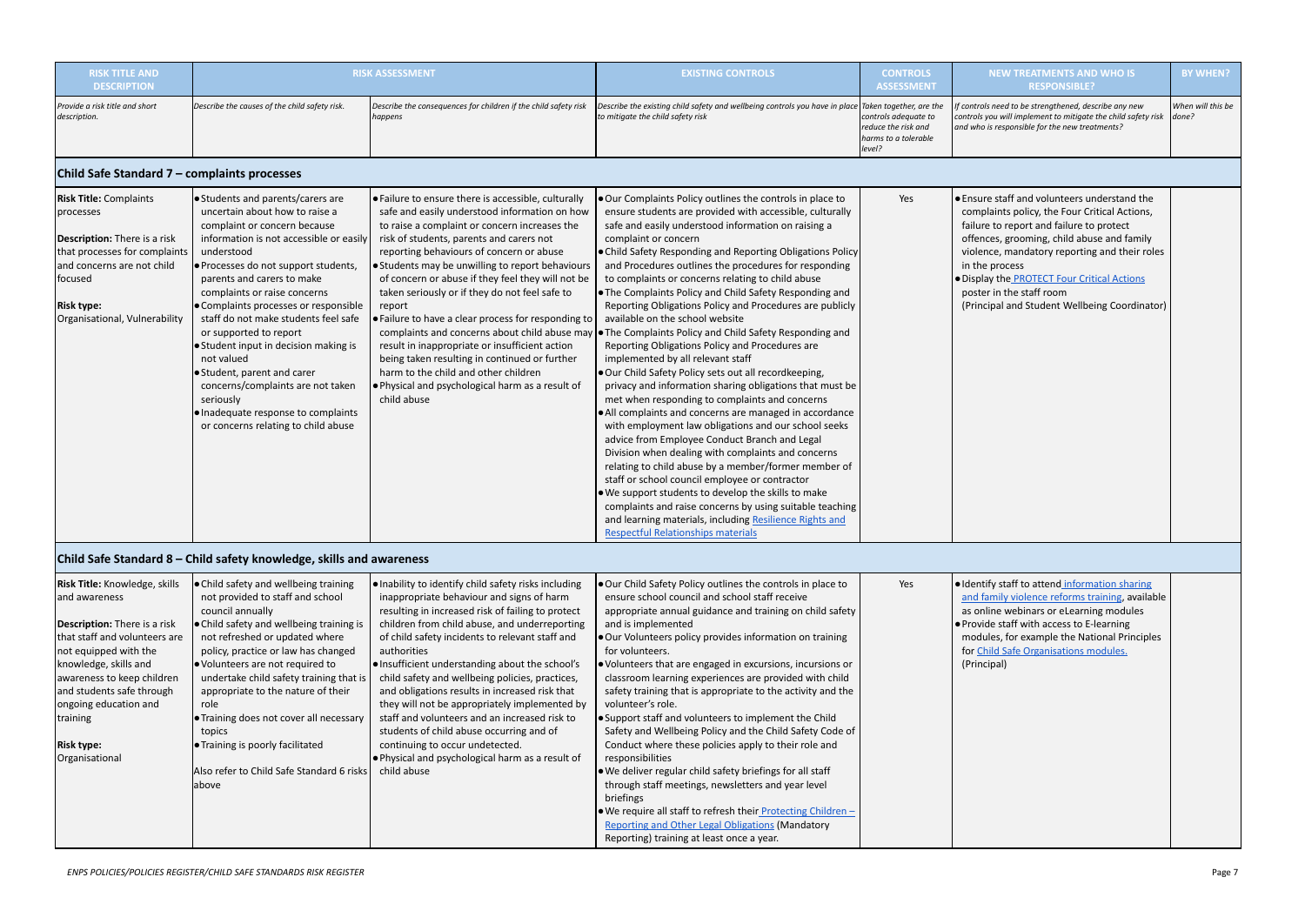| <b>RISK TITLE AND</b><br><b>DESCRIPTION</b>                                                                                                                                                                                                                                                           |                                                                                                                                                                                                                                                                                                                     | <b>RISK ASSESSMENT</b>                                                                                                                                                                                                                                                                                                                                          | <b>EXISTING CONTROLS</b>                                                                                                                                                                                                                                                                                                                                                                                                                                                                                                                                                                                                                                                                                                                                                                                                                                                                                                                                                                                                                                                                                                                                                                                                                                                                                                                                              | <b>CONTROLS</b><br><b>ASSESSMENT</b>                                          | <b>NEW TREATMENTS AND WHO IS</b><br><b>RESPONSIBLE?</b>                                                                                                                 | <b>BY WHEN?</b>            |
|-------------------------------------------------------------------------------------------------------------------------------------------------------------------------------------------------------------------------------------------------------------------------------------------------------|---------------------------------------------------------------------------------------------------------------------------------------------------------------------------------------------------------------------------------------------------------------------------------------------------------------------|-----------------------------------------------------------------------------------------------------------------------------------------------------------------------------------------------------------------------------------------------------------------------------------------------------------------------------------------------------------------|-----------------------------------------------------------------------------------------------------------------------------------------------------------------------------------------------------------------------------------------------------------------------------------------------------------------------------------------------------------------------------------------------------------------------------------------------------------------------------------------------------------------------------------------------------------------------------------------------------------------------------------------------------------------------------------------------------------------------------------------------------------------------------------------------------------------------------------------------------------------------------------------------------------------------------------------------------------------------------------------------------------------------------------------------------------------------------------------------------------------------------------------------------------------------------------------------------------------------------------------------------------------------------------------------------------------------------------------------------------------------|-------------------------------------------------------------------------------|-------------------------------------------------------------------------------------------------------------------------------------------------------------------------|----------------------------|
| Provide a risk title and short<br>description.                                                                                                                                                                                                                                                        | Describe the causes of the child safety risk.                                                                                                                                                                                                                                                                       | Describe the consequences for children if the child safety risk<br>happens                                                                                                                                                                                                                                                                                      | Describe the existing child safety and wellbeing controls you have in place $ $ Taken together, are the<br>to mitigate the child safety risk                                                                                                                                                                                                                                                                                                                                                                                                                                                                                                                                                                                                                                                                                                                                                                                                                                                                                                                                                                                                                                                                                                                                                                                                                          | controls adequate to<br>reduce the risk and<br>harms to a tolerable<br>level? | f controls need to be strengthened, describe any new<br>controls you will implement to mitigate the child safety risk<br>and who is responsible for the new treatments? | When will this be<br>done? |
|                                                                                                                                                                                                                                                                                                       | Child Safe Standard 9 - Physical and online environments                                                                                                                                                                                                                                                            |                                                                                                                                                                                                                                                                                                                                                                 |                                                                                                                                                                                                                                                                                                                                                                                                                                                                                                                                                                                                                                                                                                                                                                                                                                                                                                                                                                                                                                                                                                                                                                                                                                                                                                                                                                       |                                                                               |                                                                                                                                                                         |                            |
| Risk Title: School physical<br>environment<br>Description: There is a risk<br>the school's child safety<br>policies, procedures and<br>practices do not adequately<br>address and manage the risk<br>of abuse and harm in the<br>school's physical environment<br><b>Risk type:</b><br>Situational    | buildings or grounds are not<br>identified and appropriately<br>supervised or managed.                                                                                                                                                                                                                              | <b>Areas of child safety risk in the school</b> $\bullet$ There is an increased risk of child abuse<br>occurring on school grounds or buildings if<br>and manage areas of risk in the school's physical<br>environment<br>. Physical and psychological harm as a result of<br>child abuse                                                                       | . Yard Duty and Supervision Policy outlines supervision<br>processes and requirements with a focus on child safety<br>policies, procedures and practices fail to identify • Yard duty staff are trained to actively patrol the school<br>grounds, paying particular attention to secluded areas<br>that have been identified as high risk including toilet<br>facilities, the embankment, behind the portable<br>classrooms and near the Visual Art room.<br>. Child safety and wellbeing policies, procedures and<br>practices are in place to enable staff and volunteers to<br>identify and mitigate risks in the physical school<br>environment without compromising a child or student's<br>right to privacy, access to information, social<br>connections and learning opportunities, including our<br>Child Safety and Wellbeing Policy and Child Safety Code<br>of Conduct<br>· Essendon North Primary School ensures:<br>the maintenance shed and storeroom cupboards<br>are locked unless in use, with controlled access to<br>keys<br>school grounds are well lit for after school<br>activities<br>students are required to go to the bathroom with<br>another student during class time<br>adequate supervision at each gate for entry and<br>dismissal<br>there are rigorous sign in procedures and all<br>visitors must enter through the Front Office | Yes                                                                           |                                                                                                                                                                         |                            |
| <b>Risk Title: Online</b><br>environment<br><b>Description:</b> There is a risk<br>the school's child safety<br>policies, procedures and<br>practices do not adequately<br>address and manage the risk<br>of abuse and harm in the<br>school's online environment<br><b>Risk type:</b><br>Situational | • Child safety risks in the school's<br>online environment are not identified<br>and appropriately managed.<br>Students are not provided with<br>education about online risks and<br>appropriate online behaviours.<br>. Online safety measures fail to adapt<br>to emerging technologies and child<br>safety risks | • There is an increased risk of child abuse<br>occurring if policies, procedures and practices<br>fail to identify and manage areas of risk in the<br>school's online environment - particularly risks<br>relating to grooming and further risk of abuse if<br>the grooming goes undetected.<br>. Physical and psychological harm as a result of<br>child abuse | . Digital Learning Policy outlines the controls in place for<br>online conduct and online safety and is implemented<br>• Acceptable Use Agreements are in place and enforced<br>. Child safety and wellbeing policies, procedures and<br>practices are in place to enable staff and volunteers to<br>identify and mitigate risks in the online school<br>environment without compromising a child or student's<br>right to privacy, access to information, social<br>connections and learning opportunities, including our<br>Child Safety and Wellbeing Policy and Child Safety Code<br>of Conduct<br>• Staff undertake a privacy impact assessment for apps<br>and other platforms in use by the school which includes<br>the risk of access to children or personal information by<br>people external to the school<br>• Facilitate age-appropriate ways to use the internet and<br>social media for students utilising Resilience, Rights and<br>Respectful Relationships, School-wide Positive Behaviour<br>Support Framework, Safe Schools and also Office of the<br>e-Safety Commissioner<br>. We use filtering software on school-based devices.                                                                                                                                                                                                              | Yes                                                                           |                                                                                                                                                                         |                            |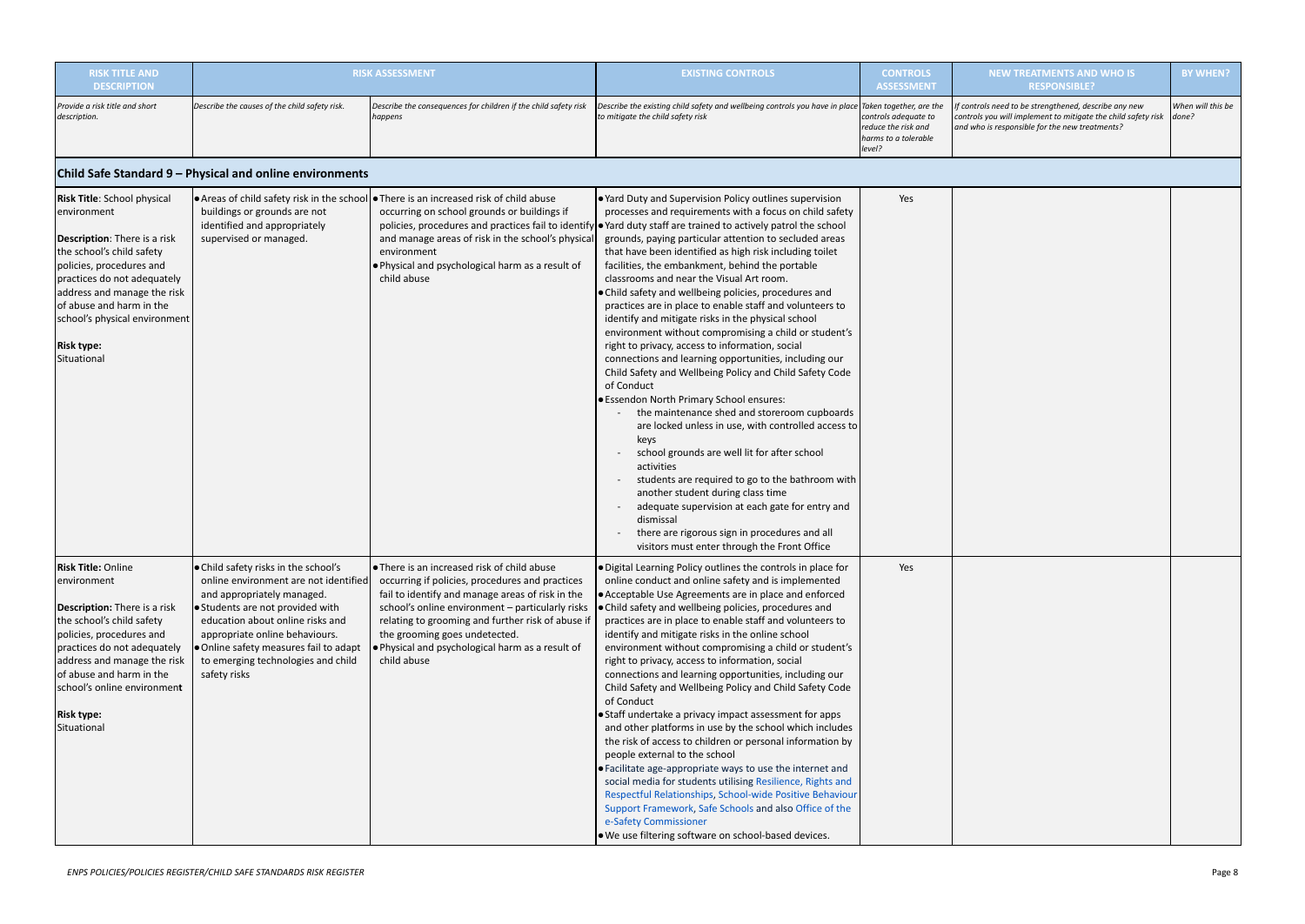| <b>RISK TITLE AND</b><br><b>DESCRIPTION</b>                                                                                                                                                                                                                                                                                                                                                                           | <b>RISK ASSESSMENT</b>                                                                                                                                                                                                                                                                                                                                                                                                                                                   |                                                                                                                                                                                                                                                                                                                                                                                                                                                                                                                                                                                                                                                                                                                                                                                                                                                                                                 | <b>EXISTING CONTROLS</b>                                                                                                                                                                                                                                                                                                                                                                                                                                                                                                                                                                                                                                                                                                                                                                                                                                                                                                                                                                                                                                                               | <b>CONTROLS</b><br><b>ASSESSMENT</b>                                          | <b>NEV</b>                                                              |
|-----------------------------------------------------------------------------------------------------------------------------------------------------------------------------------------------------------------------------------------------------------------------------------------------------------------------------------------------------------------------------------------------------------------------|--------------------------------------------------------------------------------------------------------------------------------------------------------------------------------------------------------------------------------------------------------------------------------------------------------------------------------------------------------------------------------------------------------------------------------------------------------------------------|-------------------------------------------------------------------------------------------------------------------------------------------------------------------------------------------------------------------------------------------------------------------------------------------------------------------------------------------------------------------------------------------------------------------------------------------------------------------------------------------------------------------------------------------------------------------------------------------------------------------------------------------------------------------------------------------------------------------------------------------------------------------------------------------------------------------------------------------------------------------------------------------------|----------------------------------------------------------------------------------------------------------------------------------------------------------------------------------------------------------------------------------------------------------------------------------------------------------------------------------------------------------------------------------------------------------------------------------------------------------------------------------------------------------------------------------------------------------------------------------------------------------------------------------------------------------------------------------------------------------------------------------------------------------------------------------------------------------------------------------------------------------------------------------------------------------------------------------------------------------------------------------------------------------------------------------------------------------------------------------------|-------------------------------------------------------------------------------|-------------------------------------------------------------------------|
| Provide a risk title and short<br>description.                                                                                                                                                                                                                                                                                                                                                                        | Describe the causes of the child safety risk.                                                                                                                                                                                                                                                                                                                                                                                                                            | Describe the consequences for children if the child safety risk<br>happens                                                                                                                                                                                                                                                                                                                                                                                                                                                                                                                                                                                                                                                                                                                                                                                                                      | Describe the existing child safety and wellbeing controls you have in place Taken together, are the<br>to mitigate the child safety risk                                                                                                                                                                                                                                                                                                                                                                                                                                                                                                                                                                                                                                                                                                                                                                                                                                                                                                                                               | controls adequate to<br>reduce the risk and<br>harms to a tolerable<br>level? | If controls need<br>controls you wi<br>and who is resp                  |
| <b>Risk Title: Off-site school</b><br>activities and use of<br>third-party providers<br>Description:<br>There is a risk that the<br>school's child safety policies,<br>procedures and practices do<br>not adequately address and<br>manage the risk of abuse at<br>school activities off-site<br>and/or school activities<br>involving third party<br>providers.<br><b>Risk type:</b><br>Situational, Organisational, | • School staff fail to identify and<br>manage risks of child abuse occurring<br>during off-site school activities<br>• School staff fail to identify and<br>manage risks of child abuse by<br>third-party providers engaged by the<br>school                                                                                                                                                                                                                             | • There is an increased risk of child abuse<br>occurring if policies, procedures and practices<br>fail to identify and manage areas of risk for<br>off-site school activities and school activities<br>that involve third party providers.<br>. Physical and psychological harm as a result of<br>child abuse                                                                                                                                                                                                                                                                                                                                                                                                                                                                                                                                                                                   | . Our school complies with relevant policies with respect<br>to the following activities, including policy relating to<br>child safety and wellbeing:<br>o Excursions<br><b>NDIS Funded Therapy in Schools</b><br>Procurement<br>$\overline{O}$<br>o For others, see the Policy and Advisory Library<br>• For off-site school activities and school activities<br>engaging a third-party provider, we identify and assess<br>the risks of child abuse that are specific to that activity<br>and ensure appropriate controls are in place. This<br>includes activities such as: third party providers<br>including sporting clinics on or off-site, after-school care<br>providers, incursions and excursions facilitators.                                                                                                                                                                                                                                                                                                                                                             | Yes                                                                           |                                                                         |
| Propensity, Vulnerability                                                                                                                                                                                                                                                                                                                                                                                             | Child Safe Standard 10 - Review of child safety practices                                                                                                                                                                                                                                                                                                                                                                                                                |                                                                                                                                                                                                                                                                                                                                                                                                                                                                                                                                                                                                                                                                                                                                                                                                                                                                                                 |                                                                                                                                                                                                                                                                                                                                                                                                                                                                                                                                                                                                                                                                                                                                                                                                                                                                                                                                                                                                                                                                                        |                                                                               |                                                                         |
| <b>Risk Title: Review and</b><br>improvement<br><b>Description:</b> There is a risk<br>that the implementation of<br>the Child Safe Standards is<br>not regularly reviewed and<br>improved<br><b>Risk type:</b><br>Organisational                                                                                                                                                                                     | . Failure to regularly review child<br>safety policies, procedures and<br>practices (every 2 years) or following<br>any significant child safety incident<br>· Failure to use analysis of complaints,<br>concerns and safety incidents to<br>inform possible improvements to<br>child safety policies, procedures and<br>practices<br>• Failure to inform families and<br>communities of the outcome of<br>reviews of child safety policies,<br>procedures and practices | • Child safety policy, procedures and practices<br>may become out of date with any new laws or<br>guidance on good practice, compromising the<br>school's ability to protect students from child<br>abuse and to respond appropriately to<br>complaints and concerns.<br>. Child safety policy, procedures and practices<br>may no longer meet the needs of the local<br>school community compromising the school's<br>ability to protect students from child abuse and<br>to respond appropriately to complaints and<br>concerns.<br>. Child safety policy, procedures and practices are<br>not improved as a result of analysis of past<br>complaints, concerns and safety incidents,<br>reducing the school's ability to protect students<br>from child abuse and to respond appropriately<br>to complaints and concerns.<br>. Physical and psychological harm as a result of<br>child abuse | • A register of the school's policies relating to the child<br>safe standards, including approvers and review cycles is<br>used to support staff to maintain and update our policies<br>• A working group and our Wellbeing Team are established<br>to review child safety policies and procedures<br>. The Continuous School Improvement Sub-committee<br>works with School Council to support our community to<br>update, maintain and be increasingly familiar with our<br>child safety policies and procedures<br>$\bullet$ We determine the causes of child safety incidents and<br>monitor for repeat issues or systemic failures, updating<br>any child safety policy, procedure or practice where gaps<br>or improvements are identified<br>. We have a log of complaints and concerns to allow us to<br>monitor areas for improvement in our child safety<br>policies, procedures and practices.<br>. We inform families through our school's newsletter<br>when child safety and wellbeing policies are being<br>reviewed and ensure they are invited to provide<br>feedback | Yes                                                                           | · Use survey<br>review the<br>of child-sa<br>students, f<br>(Principal) |

| <b>ITROLS</b><br><b>SSMENT</b>                       | <b>NEW TREATMENTS AND WHO IS</b><br><b>RESPONSIBLE?</b>                                                                                                                                                  | <b>BY WHEN?</b>            |
|------------------------------------------------------|----------------------------------------------------------------------------------------------------------------------------------------------------------------------------------------------------------|----------------------------|
| ther, are the<br>lequate to<br>risk and<br>tolerable | If controls need to be strengthened, describe any new<br>controls you will implement to mitigate the child safety risk<br>and who is responsible for the new treatments?                                 | When will this be<br>done? |
| Yes                                                  |                                                                                                                                                                                                          |                            |
|                                                      |                                                                                                                                                                                                          |                            |
| Yes                                                  | · Use surveys, focus groups and discussions to<br>review the accessibility and level of awareness<br>of child-safe policies and procedures by<br>students, families, staff and volunteers<br>(Principal) |                            |